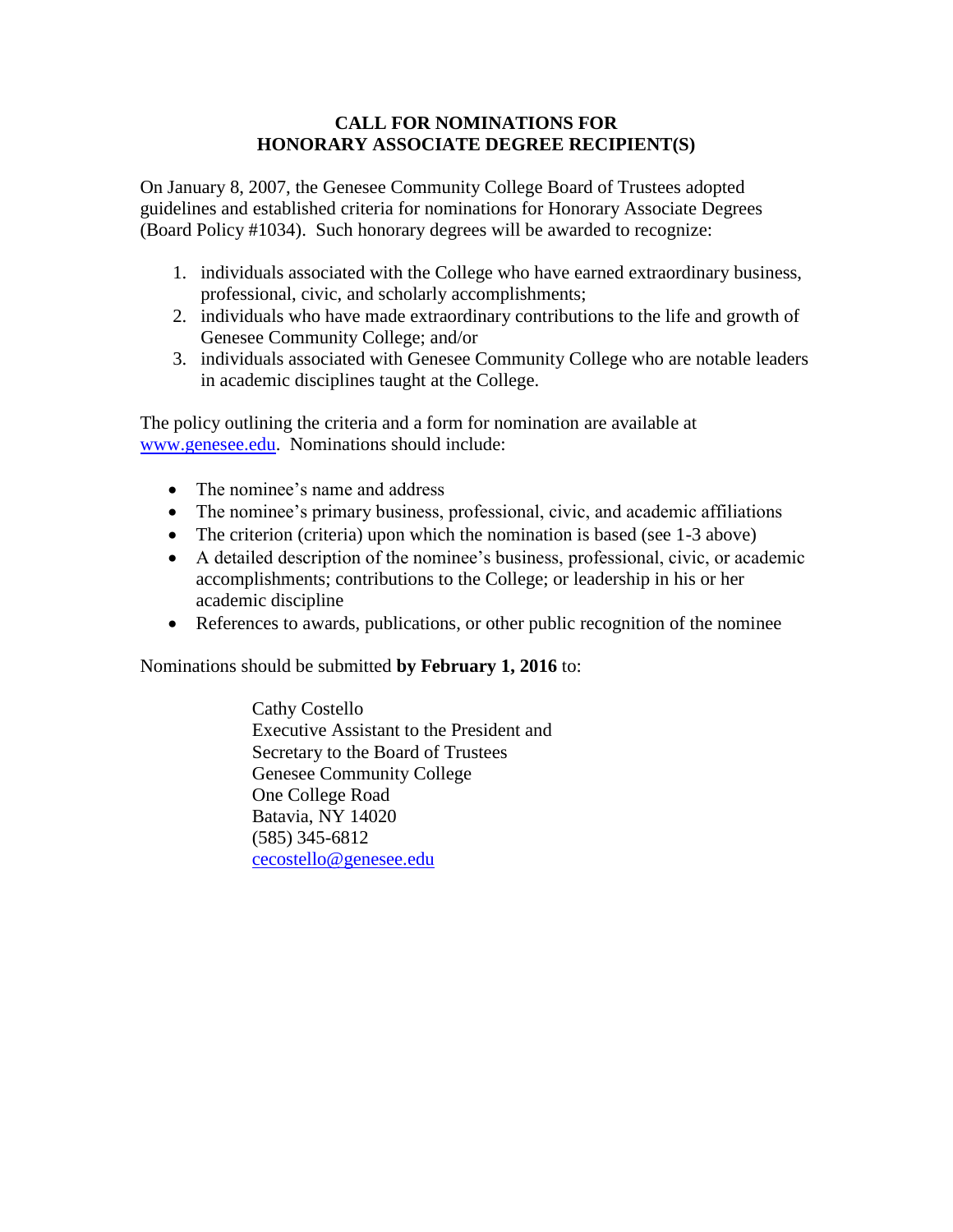### *GENESEE COMMUNITY COLLEGE BOARD OF TRUSTEES*

*POLICY*

**NUMBER: 1034 PAGE 1 of 4**

## **TITLE: HONORARY ASSOCIATE DEGREES**

# **DATE APPROVED: 4/13/15 Reaffirmed 1/8/07 Previously Approved**

### *Purpose*

Under legislation enacted in 2006, Genesee Community College has the authority to confer honorary associate's degrees.

The College will award these honorary degrees to recognize:

- 1. Individuals associated with Genesee Community College who have earned extraordinary business, professional, civic, and scholarly accomplishments;
- 2. Individuals who have made extraordinary contributions to the life and growth of Genesee Community College;
- 3. Individuals associated with Genesee Community College who are notable leaders in academic disciplines taught at the College.

Recipients of honorary degrees will be individuals whose accomplishments, contributions, or leadership are well beyond ordinary or expected standards. In all cases, recipients will serve as an inspiration to members of the college community and serve as role models for students and citizens of the region.

Public acclaim, honor, and reputation of candidates may play a part in the nomination and selection of honorary degree candidates. However, because of the nature of their professions or service, some prospective nominees may not be well known despite the distinguished nature of their accomplishments or contributions. These individuals are equally worthy of consideration for honorary degrees.

## *Eligibility for Honorary Associate Degrees*

Candidates for honorary associate degrees will generally exhibit one or more of the following traits: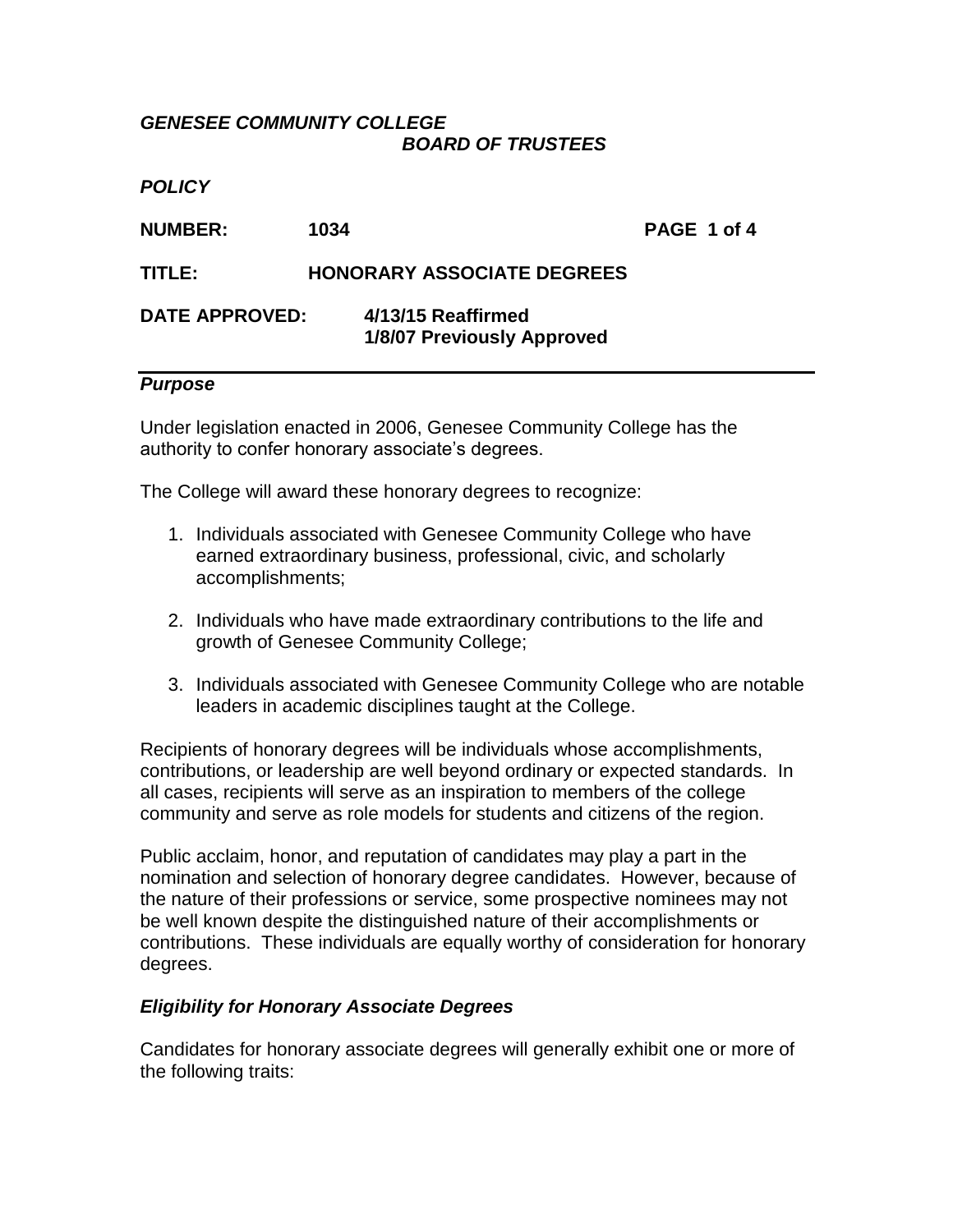- 1. Extraordinary Business, Professional, Civic, and Scholarly Accomplishments
	- o Documented record of distinguished contributions to a particular field of endeavor or to human knowledge
	- o Significant record of service to a field, profession, or organization important to Genesee Community College
	- o Achievements that have significantly enhanced the well being of individuals on the local, state, national, or international level
- 2. Extraordinary Contributions to the Life and Growth of the College
	- o Longstanding and significant record of volunteer or philanthropic support of the College
	- o Longstanding record of public advocacy for the College
	- o Extraordinary commitment to, and involvement in, activities that have positively influenced the growth and development of the College
- 3. Notable Leaders in Academic Disciplines Taught at the College
	- o Record of innovation that has influenced the academic discipline on a national scale
	- o Significant and highly respected contributions to the discipline, such as research, publishing, or speaking

Honorary associate degrees may *not* be conferred upon:

- 1. Current or recent (within the last five years) employees of Genesee Community College;
- 2. Current or recent (within the last five years) members of the Board of Trustees;
- 3. Currently elected or appointed public officials, or recently serving (within the last five years) public officials on the local or state level who have direct or indirect oversight of the College; or
- 4. Individuals who are pursuing a Genesee Community College degree or academic certificate.

## *Selection Process*

1. Selection Committee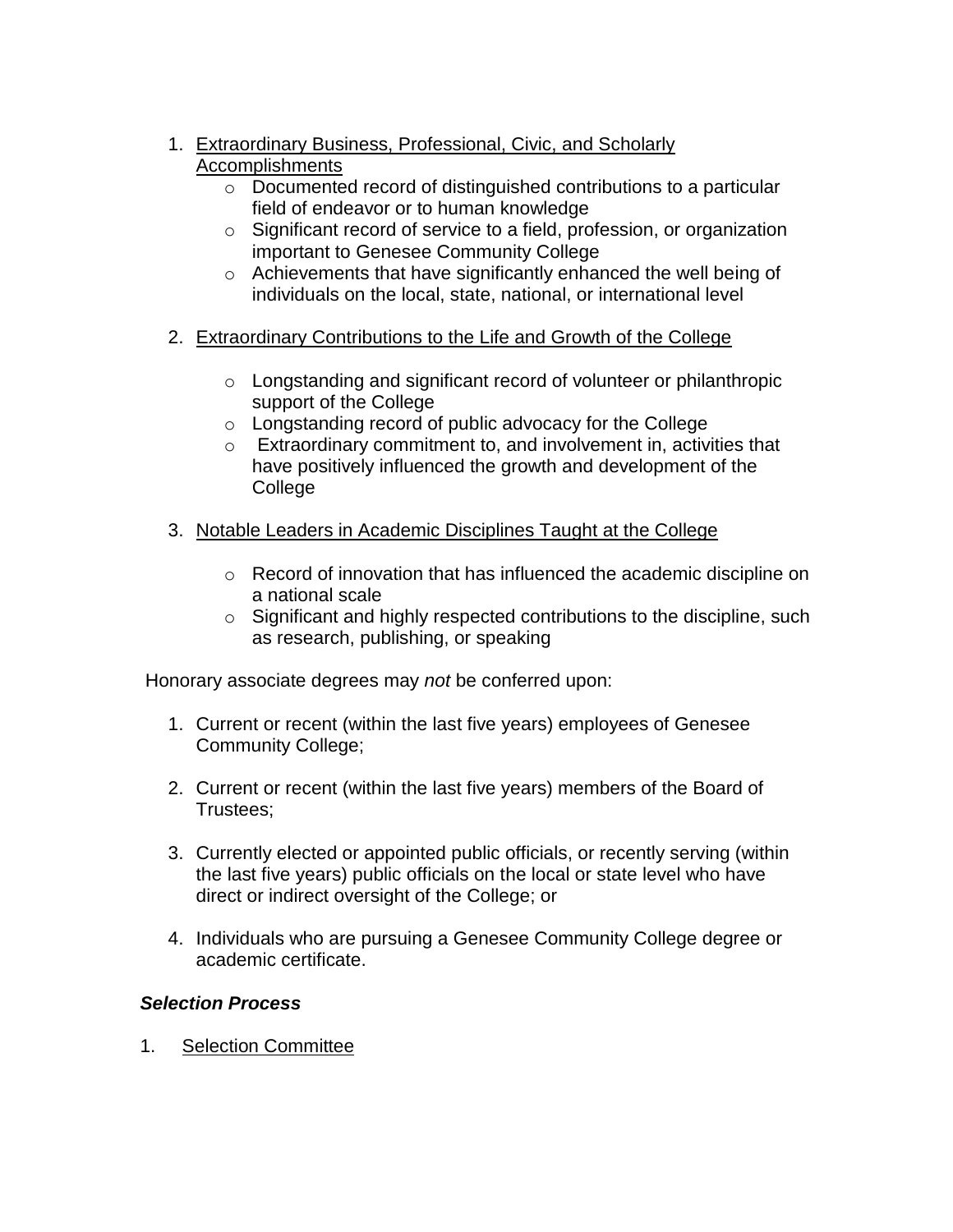An Honorary Degree Selection Committee has oversight of the selection process, reviews all nominations for honorary associate degrees, and recommends candidates for honorary associate degrees.

The Honorary Degree Selection Committee will be appointed by the Chair of the Board of Trustees and comprised of two or more members of the College Board of Trustees. The Chair of the Board of Trustees may also appoint other members to the committee, including individuals drawn from the College's faculty and staff, alumni, or general public.

### 2. Nominations

In December of each year, the Selection Committee will invite members of the College community to nominate candidates for honorary associate degrees.

The Selection Committee may stipulate that nominations be submitted on an official form or by letter. All nominations will describe:

- o The nominee's name and address
- o The nominee's primary business, professional, civic, and academic affiliations
- $\circ$  The criterion (criteria) upon which the nomination is based
- o A detailed description of the nominee's business, professional, civic, or academic accomplishments; contributions to the College; or leadership in his or her academic discipline
- o References to awards, publications, or other public recognition of the nominee

Nominations will be addressed to the Secretary to the Board of Trustees by February 1.

Members of the College community will be asked to maintain the strictest confidentiality in submitting nominations and not to disclose any nomination to any candidate.

The Selection Committee will consider all nominations confidential. Nomination correspondence will not be subject to any form of public disclosure.

#### 3. Deliberation and Selection

The Selection Committee will review all nominations for honorary associate degrees and is charged with recommending up to three (3) candidates to the Board of Trustees annually.

As part of the selection process, the Selection Committee will: